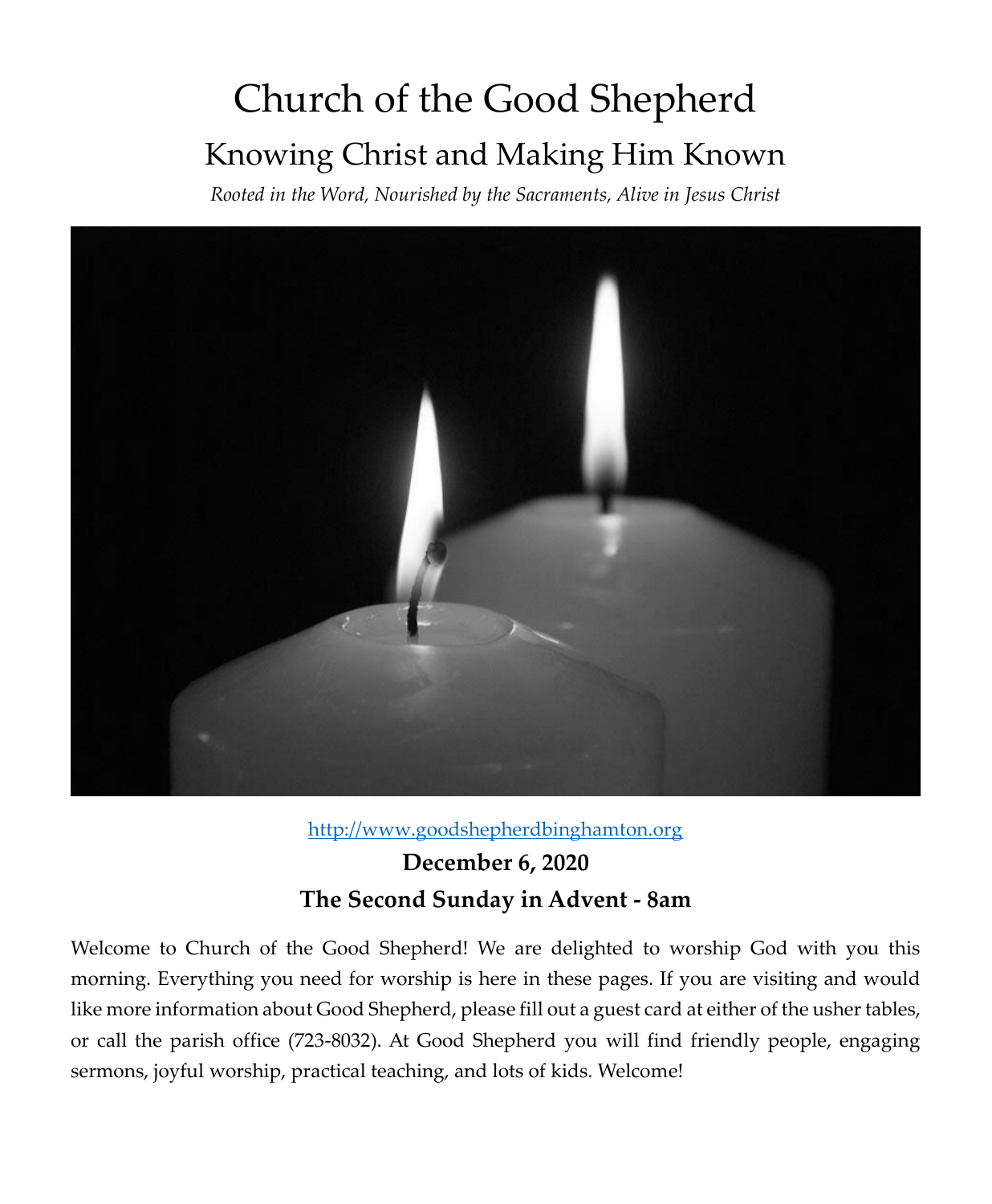## **Weekly Update, December 6, 2020 Ongoing Ministries**

**Tuesday Morning Bible Study** This bible study meets every Tuesday morning at 9:05am to walk through different books of the bible, verse by verse. Taught by Matt Kennedy in the main room of the parish hall. This class can be viewed in person or online each week by livestream. For more information, please contact the church office.

**Thursday Evening Beginner's Bible Study** The Thursday evening bible study is a beginner's bible study that normally takes place in the green youth classroom at 6pm each week following the Shepherd's Bowl Community dinner, however it is currently being taught online. This is a great place to connect with others and learn more about what God has to say to us through his word.

**Shepherd's Bowl Community Dinner** Each Thursday evening, Good Shepherd offers a free community dinner to all. The Shepherd's Bowl ministry seeks to give a nutritious meal to the people of Good Shepherd and the wider community. If you are able, this is a great time to get to know others in our community and congregation and have a free meal! Shepherd's Bowl is currently being served as a take away meal due to the health and safety concerns surrounding the covid epidemic.

**Friday Morning Men's Bible Study** Each Friday morning, a group of men gather at 6:30am to share bible study and prayer time together. Men of any age are welcome to attend. This study is currently meeting online and in person. If you are interested in learning more about this study, please email Pastor Matt, Jonathan Groves, or contact the church office.

**Good Shepherd Youth Group** Youth Group meets on Sunday night from 6:00 – 7:30pm at Good Shepherd. All youth between the ages of 12-18 are welcome to join as the youth group continues to study the book of Romans. Please contact Tyler Van Fossen if you'd like to know how to help or be involved in the Good Shepherd Youth Group in any way. Email: tvf.arrowhead@gmail.com.

**Good Shepherd Member Food Pantry** The Good Shepherd Member Food Pantry has food available. Please contact a member of the staff or the church office if you need access to the pantry.

**Christian Education for All** Each Sunday morning at 9:15am there is a Christian Education class (Sunday School) provided. Adult Education takes place in the parish hall, and children's classes are currently on hold. Please contact Anne Kennedy for more information.

The current Christian Ed series is being taught by Matt Kennedy and is called *The Screwtape Letters,*  examining the CS Lewis book of the same name.

**Mission Groups** exist to bring glory to God as we help each other become more like Christ for the sake of His kingdom and church. If you are looking for a way to get involved, grow in community, and deepen your understanding of God's word, Mission Groups are for you. And we are excited to start them up again this month! Please consider the list below, and if you are interested in joining any particular group, please contact that leader. If you have any questions, or would like to host or lead a group yourself, please talk with Jonathan Groves.

All Mission Groups are currently meeting weekly.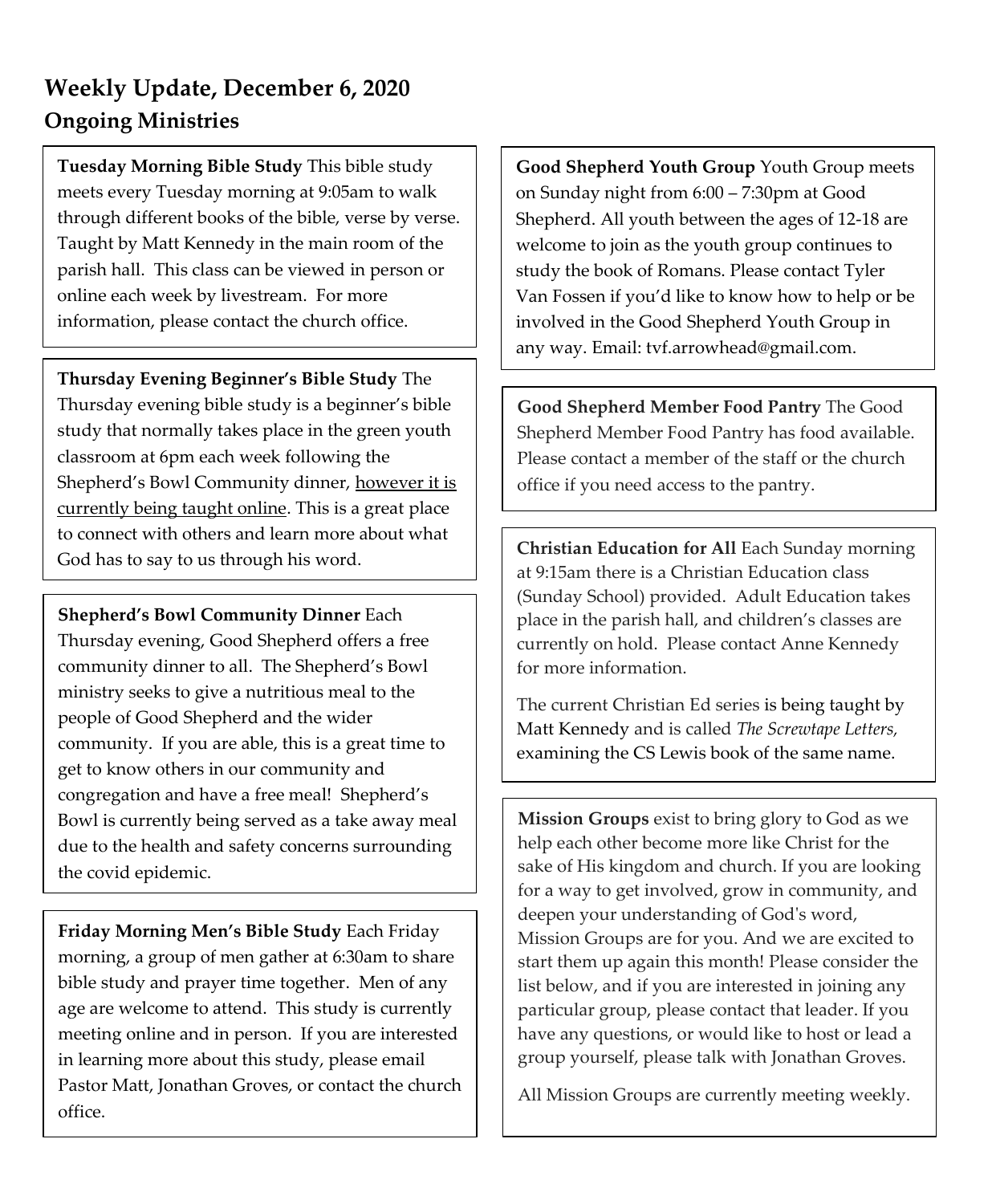| Sunday             |                                      |
|--------------------|--------------------------------------|
| 8:00am             | Service of Holy Eucharist, no music  |
| 9:15am             | Christian Ed for adults and children |
|                    | (online and indoor observance)       |
|                    | available)                           |
| $10:30$ am         | Service of Holy Eucharist (indoor    |
|                    | and online observance available)     |
| 12:30pm            | Please feel free to bring your own   |
|                    | lunch and seating and enjoy some     |
|                    | social time in the parking lot after |
|                    | the service.                         |
| 4:00 <sub>pm</sub> | Advent Lessons and Carols (online)   |
| $6:00 \text{pm}$   | Youth Group - Meet in the parish     |
|                    | hall at Good Shepherd                |
| $6:00$ pm          | Catechesis for children aged 2-11    |
|                    | meets in the children's classroom    |
|                    | area of the parish hall              |
|                    |                                      |

**Monday**<br>6:30pm Vestal Eastside Mission Group *(see blurb for more information)*

#### **Tuesday**

| $9:05$ am          | Tuesday Morning Bible Study      |
|--------------------|----------------------------------|
| 7:00 <sub>pm</sub> | Binghamton Southside Mission     |
|                    | Group                            |
|                    | (see blurb for more information) |

#### **Wednesday**

| 7:00 <sub>pm</sub> | Bing. Westside Mission Group                                       |
|--------------------|--------------------------------------------------------------------|
|                    | (see blurb for more information)                                   |
| $7:00 \text{pm}$   | Vestal 4 Corners Mission Group<br>(see blurb for more information) |

| Thursday  |                                      |
|-----------|--------------------------------------|
| 5:30pm    | Shepherd's Bowl Community            |
|           | Dinner                               |
| $6:00$ pm | Beginner's Bible Study               |
|           |                                      |
| Friday    |                                      |
| 6:30am    | Men's Breakfast and Bible Study      |
|           |                                      |
| Saturday  |                                      |
| 11:00am   | Memorial Service for Kay Seaman,     |
|           | followed by luncheon in the parish   |
|           | hall                                 |
| 12:30pm   | The Greening of the Church           |
|           |                                      |
| Sunday    |                                      |
| 8:00am    | Service of Holy Eucharist, no        |
|           | music                                |
| 9:15am    | Christian Ed for adults and          |
|           | children (online and indoor          |
|           | observance available)                |
| 10:30am   | Service of Holy Eucharist (indoor,   |
|           | online, and indoor observance        |
|           | available)                           |
| 12:30pm   | Please feel free to bring your own   |
|           | lunch and seating, and enjoy some    |
|           | social time in the parking lot after |
|           | the service.                         |
| $6:00$ pm | Youth Group - Meet in the parish     |
|           | hall at Good Shepherd                |
| 6:00pm    | Catechesis for children aged 2-11    |
|           | Meet in the children's classroom     |
|           | area of the parish hall              |
|           |                                      |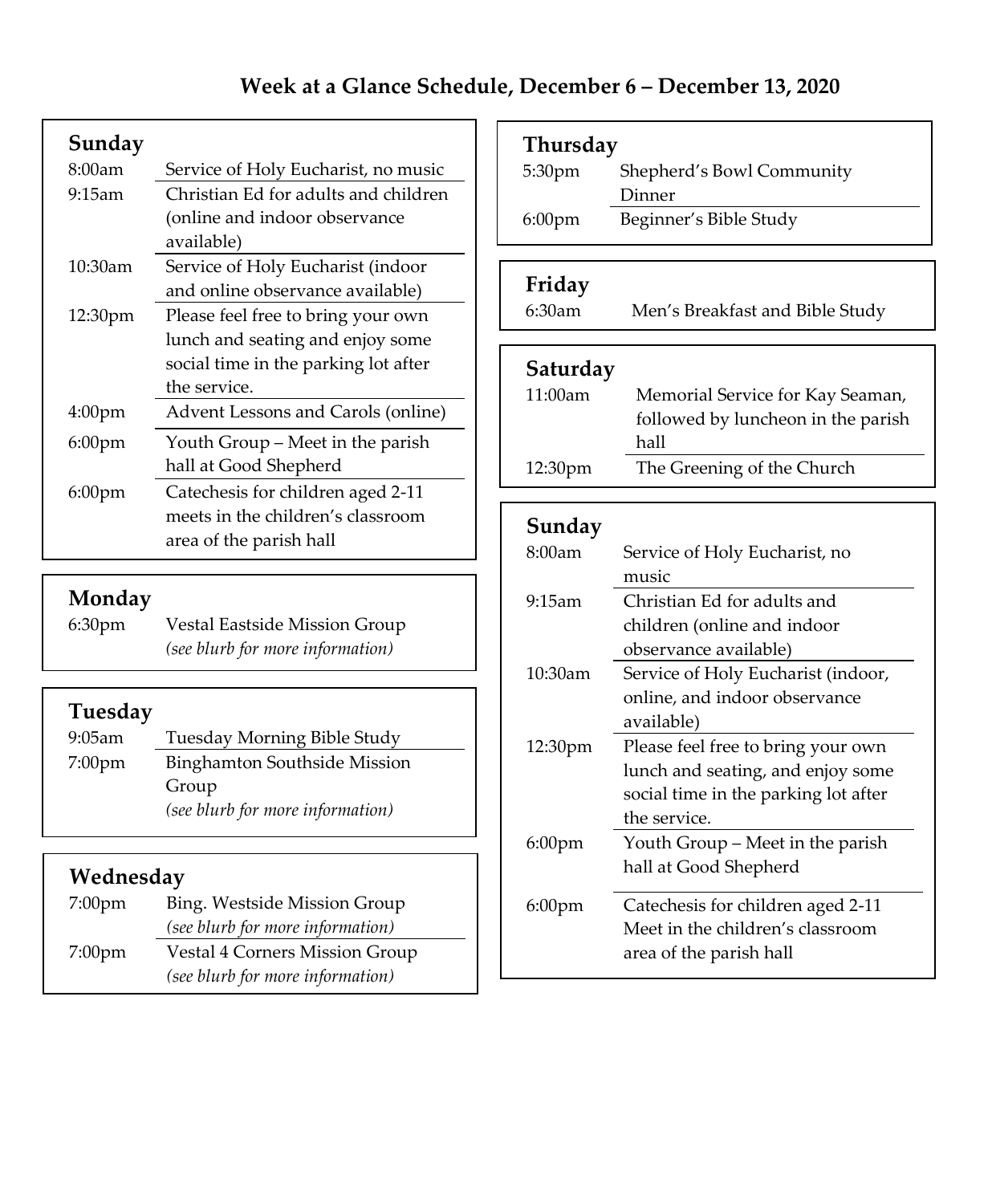#### *Please Pray For…*

**Anglican Church of North America** In the ACNA Cycle of Prayer, today we pray for the Anglican Province of South America and The Rt. Rev. Greg Venables, Presiding Bishop and his wife Sylvia. **Diocese of the Living Word** Anglican Church of the Holy Spirit Tulsa, Oklahoma • The Ven. Carl Eyberg Women's Ministry Leaders in ADLW **For the Homebound** Betty Cancellieri, Lilian Malinak, Charles Mabula, Charles Hadley **For the Sick** Peyton, Rick, Jason D., Doug & Maureen, Charles, Russ, Bill, Debbie, Bob, Hal and Carol, Joe B., Bev, Evelyn Martin, Kathy, Eileen, Fred, Andrew, Larry Dimmick, Chris, Lillian, Diane Price, Keith LaGier, Lin, and Bruce **Missionaries** Pray for the teachers and children of the Kuinde Preschool.

#### **Serving at Good Shepherd Dec. 6, 2020**

Altar Guild: Helen Cetton Shepherd's Bowl: Mark Dreher with Team 2 Usher (8:00): Terry Ray Reader (8:00): Terry Ray Reader (10:30): Brett Dewing Usher (10:30): Scott Pineau Tellers: Chris Jones, Scott Pineau

#### **Serving at Good Shepherd Dec. 13, 2020**

Altar Guild: Karen Carlton Shepherd's Bowl: Jeannie Garruto with Team 3 Usher (8:00): Terry Ray Reader (8:00): Christine Johnson Reader (10:30): Amber Lovell Crucifer: Patrick Carlton Acolytes: Jonah and Seth Carlton Usher (10:30): Micah Lovell

| Daily Lectionary    |                  |
|---------------------|------------------|
| Morning             | Evening          |
|                     | Monday           |
| Psalm 92, 93        | Psalm 94         |
| Isaiah 50           | Luke 12:1-34     |
| Acts 28:16-31       |                  |
|                     | Tuesday          |
| Psalm 95, 96        | Psalm 97, 98     |
| Isaiah 51           | Luke 12:35-53    |
| Revelation 1        |                  |
|                     | Wednesday        |
| Psalm 99, 100, 101  | Psalm 102        |
| Isaiah 52           | Luke 12:54-13:9  |
| Revelation 2:1-17   |                  |
|                     | Thursday         |
| Psalm 103           | Psalm 104        |
| Isaiah 53           | Luke 13:10-35    |
| Revelation 2:18-3:6 |                  |
|                     | Friday           |
| Psalm 105:1-22      | Psalm 105:23-45  |
| Isaiah 54           | Luke 14:1-24     |
| Revelation 3:7-22   |                  |
|                     | Saturday         |
| Psalm 106:1-18      | Psalm 106:19-48  |
| Isaiah 55           | Luke 14:25-15:10 |
| Revelation 4        |                  |
|                     | Sunday           |
| Psalm 107:1-22      | Psalm 107:23-43  |
| Isaiah 56           | Luke 15:11-32    |
| Revelation 5        |                  |

#### *Happy Birthday!*

| December 9  | Peyton Alexander Finch |
|-------------|------------------------|
| December 11 | <b>Bruce Layman</b>    |

#### *Happy Anniversary!*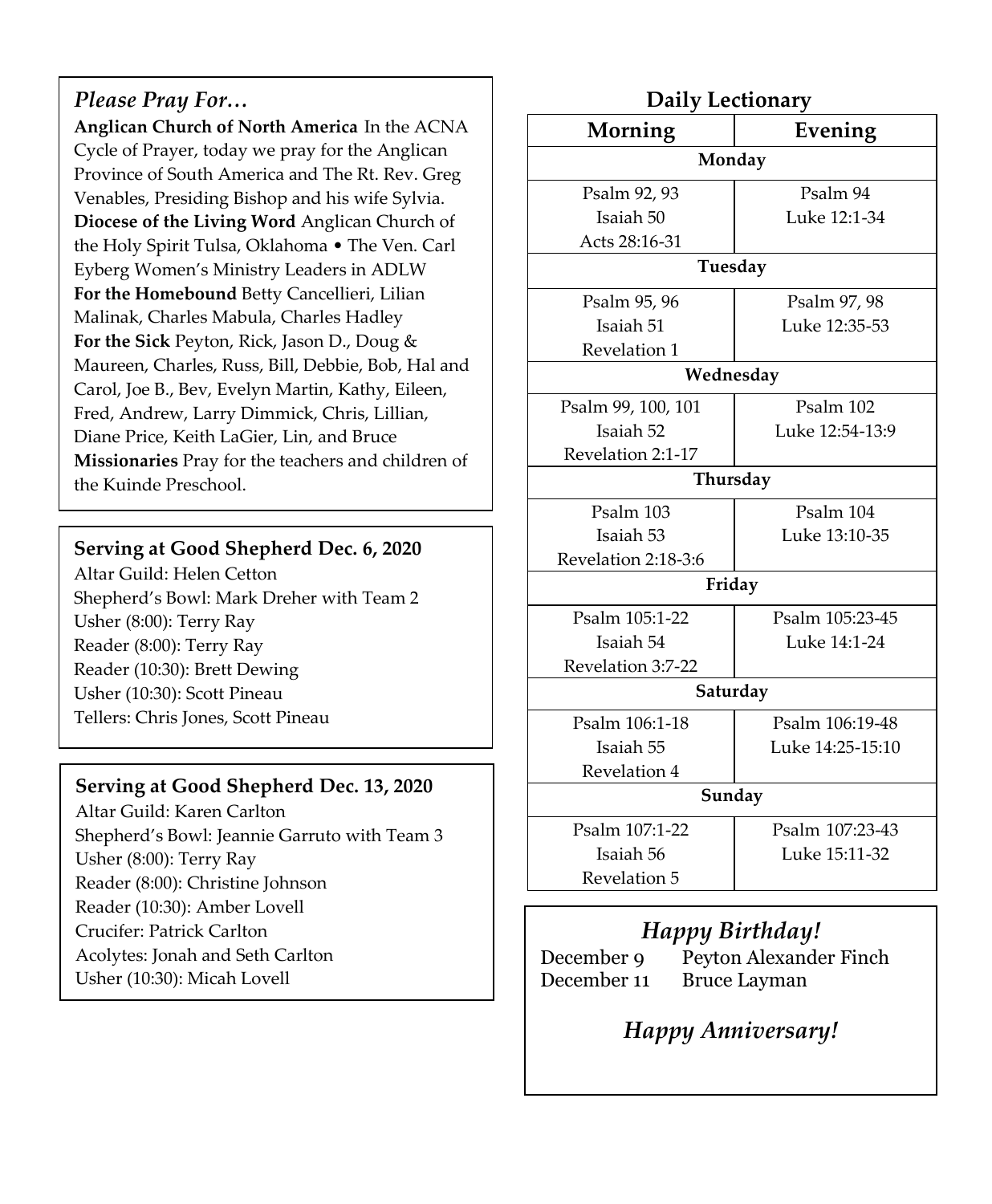#### **What's Going on at Good Shepherd…**

**Upcoming Youth Group Meeting Schedule Dec 6 & 13** Regular Sunday Meeting @ 6PM **Dec 20**, 4PM-530PM - YG Christmas Party (Food Provided)

**Dec 27 & Jan 3** - No Youth Group (Christmas Break)

**Jan 10** - Youth Group Resumes Regular Sunday Meetings @ 6PM

**Feb 5-7** - Arrowhead Winter Retreat & Service Project

**Feb 7** - No Youth Group (Arrowhead Weekend)

#### **Current Mission Group Meeting Locations:**

#### **Vestal Eastside**

Leader: Ben Murphy Host: The Murphys Time: Mondays @ 6:30pm Location: 3109 Burris, Apt 4, Vestal, NY

#### **Binghamton Southside**

Leaders: Carrie Nelson and Jonathan Groves Host: Kariah Manwaring Time: Tuesdays @ 7:00pm Location: 1412 Hawleyton Rd. Binghamton, NY 13903

#### **Binghamton Westside**

Leaders: Tyler Van Fossen and Liz Hull Host: The Van Fossens Time: Wednesdays @ 7:00pm Location: 65 Beethoven St. Binghamton, NY

**Vestal 4-Corners** Leader: Chris Emmons Host:The Emmons Time: Wednesdays @ 7:00pm Location: 3105 King St., Endicott, NY **Advent Reset** Have you found that you have let slip some of the good habits that you had firmly in place before COVID? You aren't alone! Many people at Good Shepherd have intimated that bible reading, prayer time, and other healthy habits have fallen by the wayside and they are having trouble getting back to them. The mind, the body, and the spirit are all loved by Jesus. As a church waiting for the second coming of Jesus, we want to spur one another on to love and good works.

**Morning Prayer (Spirit)** Good Shepherd will be having a Zoom meeting for morning prayer during Advent. The service will be held online at 7am Monday through Friday. The liturgy and readings are available each day at [www.dailyoffice2019.com.](http://www.dailyoffice2019.com/) This is a great way to get back to reading the bible and praying each morning. This service is by invite only, so please look for an email invitation in your inbox in the coming week.

**The Screwtape Letters (Mind)** This new Christian Ed series will focus on the famous fictional CS Lewis book about two demons conversing through letters on the best ways to dissuade a new Christian from following a Christ centered life.

**How About a Constitutional? (Body)** (a walk or other mild exercise taken for the benefit of one's health) It's cold outside, and we've all started holiday baking. Consider taking a few moments to get some fresh air with a walk. If you'd like company, either in person or virtually, please reach out to either the office or Anne Kennedy (by text).

**Zoom Mission Group** There has been some interest expressed in putting together a mission group that meets by zoom for those that cannot attend an in-person mission group. If you would be interested in joining, please contact Jonathan Groves for more information.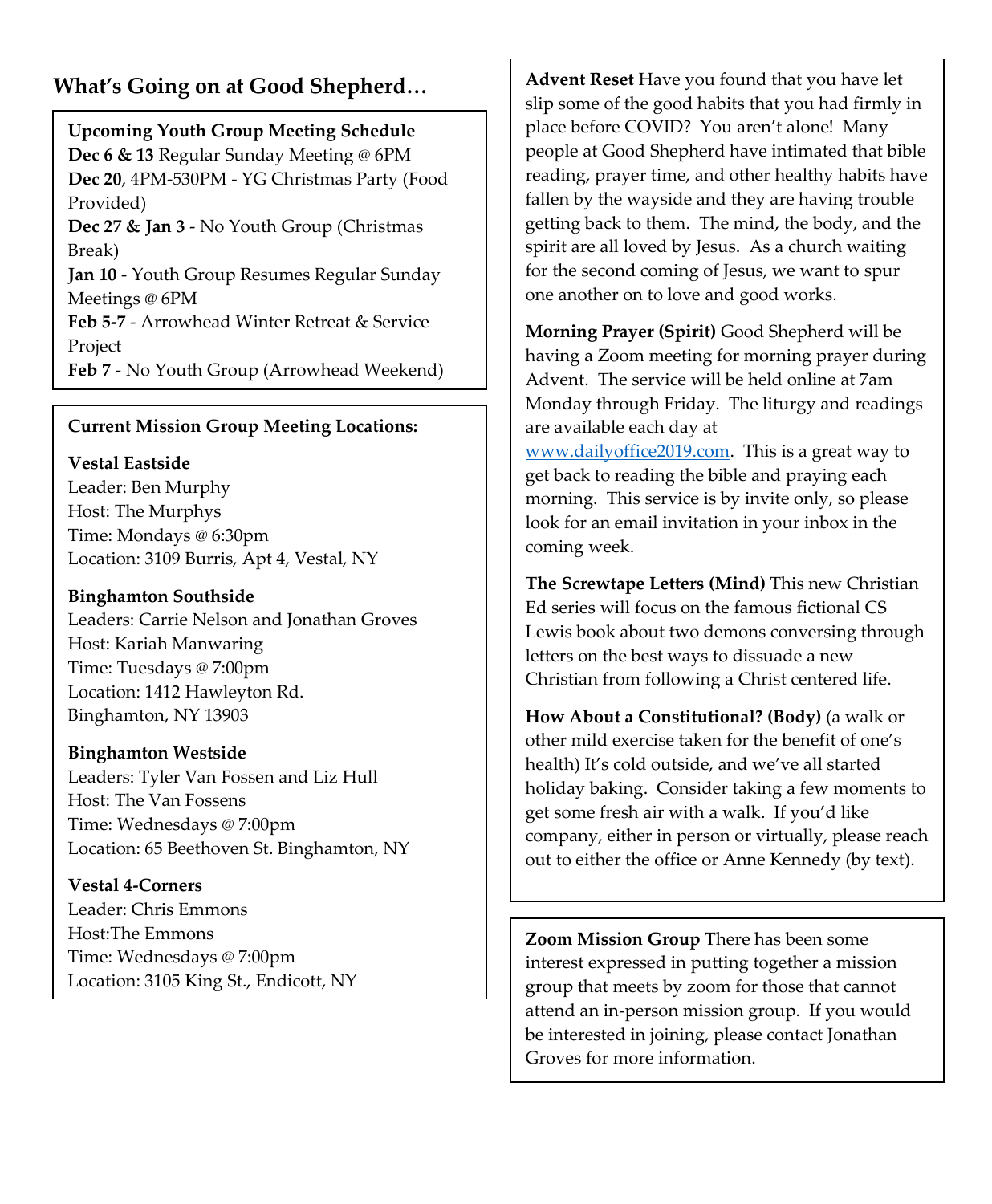**Memorial Service for Kay Seaman** Good Shepherd will be having a memorial service to remember Kay Seaman on Saturday, December 12 at 11am. There will be a luncheon served in the parish hall to be followed by the greening of the church.

#### **Good Shepherd Advent Schedule**

**December 6, 4pm –** Advent Lessons and Carols (online at goodshepherdbinghamton.org)

**December 12, noon –** The Greening of the Church

**December 24, 5pm –** The Annual Good Shepherd Christmas Pageant

**December 25, 11am** – Christmas Day Service

## **ORDO Church Calendars** The 2021 Good

Shepherd ORDO church calendars are available at the front of the sanctuary at the usher's table. Please feel free to pick one up on your way into or out of the sanctuary.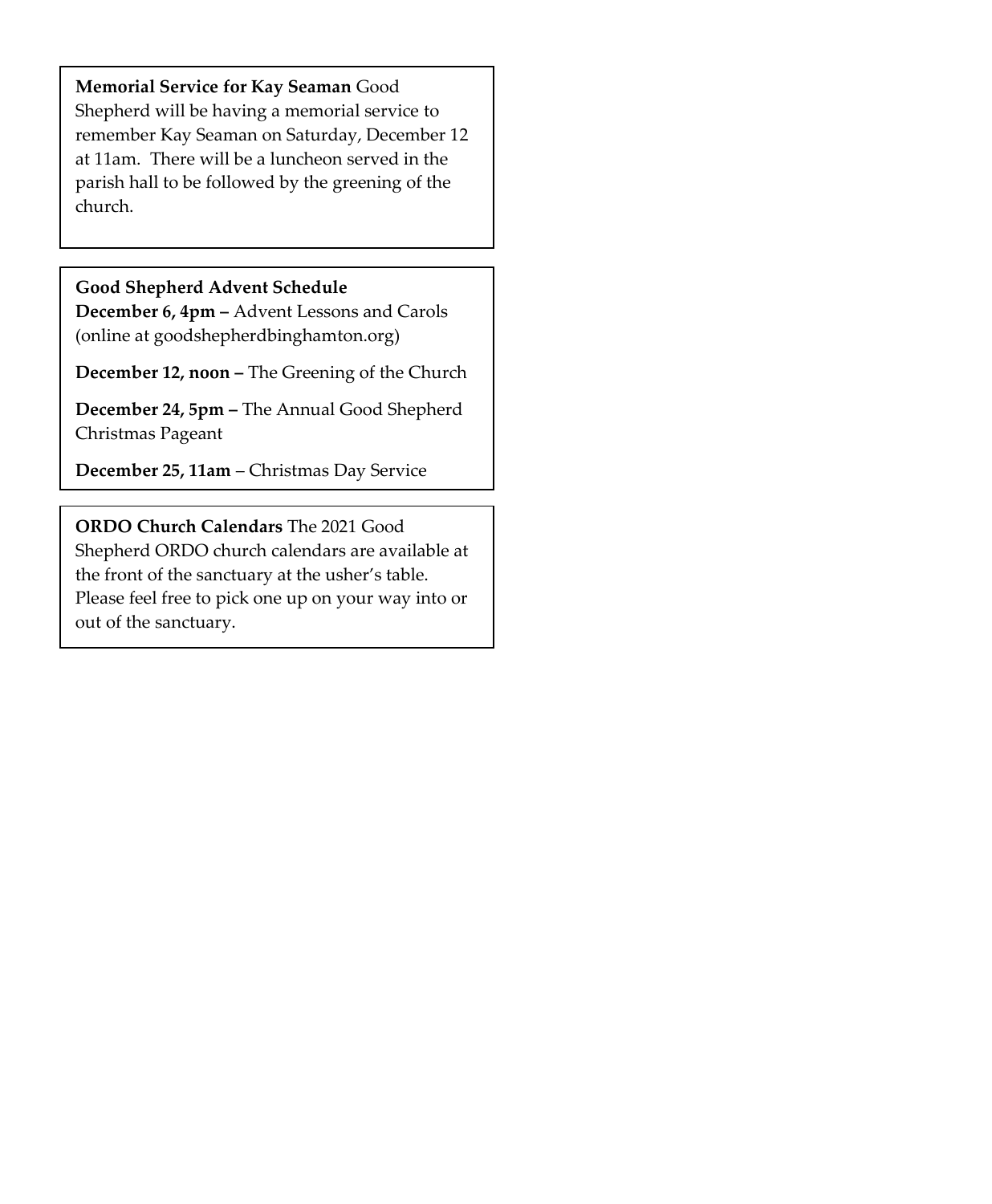# **Holy Eucharist**

**Prelude** *Rorate Ceoli*

**Processional** *Prepare the way, O Zion*

## **The Acclamation and Collect for Purity**

| People           | Amen. Come Lord Jesus!          |
|------------------|---------------------------------|
| Celebrant        | Surely the Lord is coming soon. |
| The people stand |                                 |

 $A$ lmighty God, to you all hearts are open, all desires known, and from you no secrets are hid:

Cleanse the thoughts of our hearts by the inspiration of your Holy Spirit, that we may perfectly love you, and worthily magnify your holy Name; through Christ our Lord. *Amen.*

## T**he Summary of the Law**

Jesus said: You shall love the Lord your God with all your heart and with all your soul and with all your mind. This is the great and first commandment. And a second is like it: You shall love your neighbor as yourself. On these two commandments depend all the Law and the Prophets. *Matthew 22:37-40*

## **The Kyrie**

| Celebrant | Lord, have mercy upon us   |
|-----------|----------------------------|
| People    | Christ, have mercy upon us |
| Celebrant | Lord, have mercy upon us   |

## **The Collect of the Day**

| Celebrant | The Lord be with you. |
|-----------|-----------------------|
| People    | And with your spirit. |
| Celebrant | Let us pray.          |

Blessed Lord, who caused all Holy Scriptures to be written for our learning: Grant us so to hear them, read, mark, learn, and inwardly digest them, that by patience and the comfort of your holy Word we may embrace and ever hold fast the blessed hope of everlasting life, which you have given us in our Savior Jesus Christ; who lives and reigns with you and the Holy Spirit, one God, for ever and ever. **Amen.**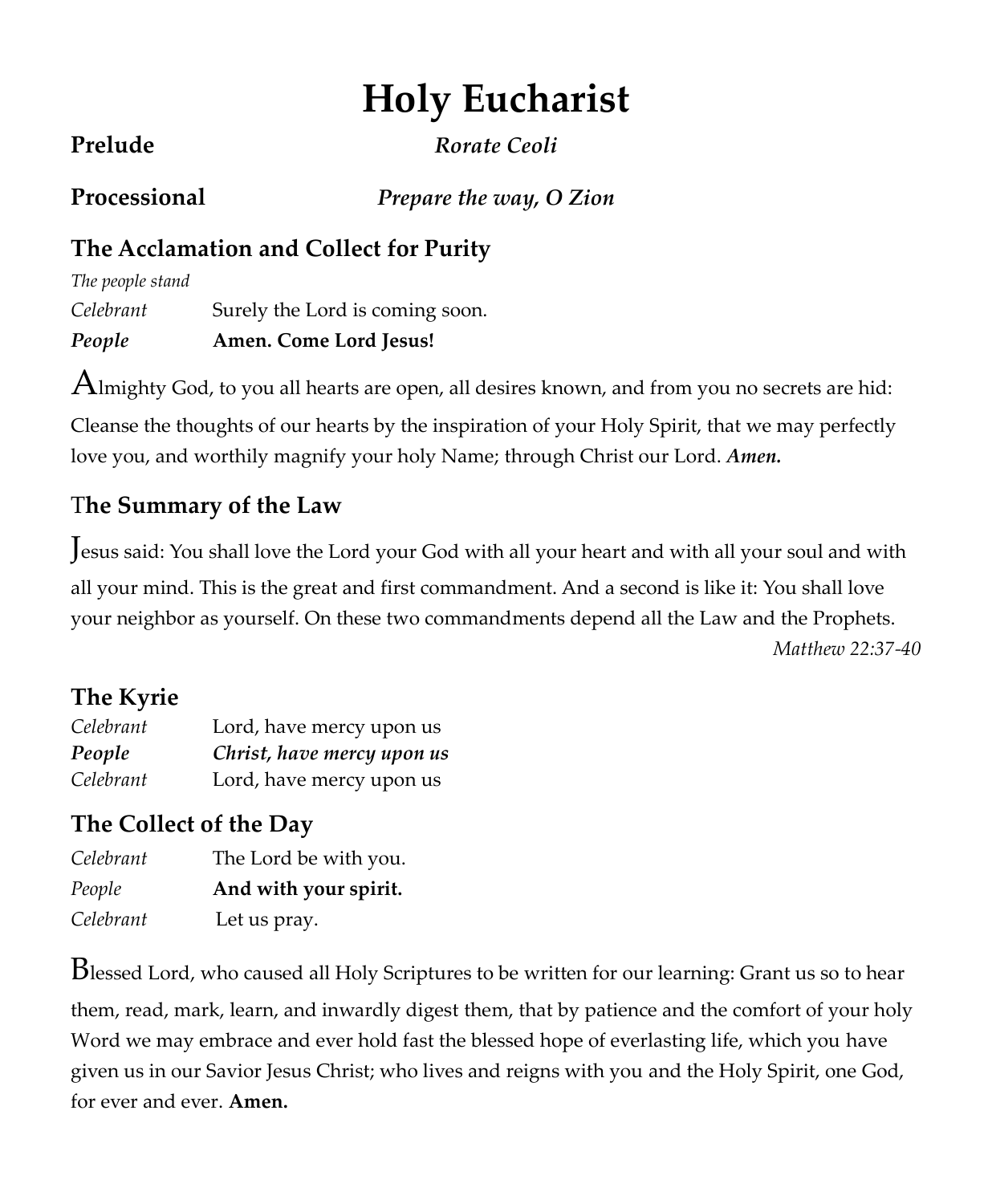#### **The Lessons**

*The people sit for the reading of the lessons.*

#### **The First Lesson**

#### **Isaiah 40:1-11**

Comfort, comfort my people, says your God. Speak tenderly to Jerusalem, and cry to her that her warfare is ended, that her iniquity is pardoned, that she has received from the Lord's hand double for all her sins. A voice cries: "In the wilderness prepare the way of the Lord; make straight in the desert a highway for our God. Every valley shall be lifted up, and every mountain and hill be made low; the uneven ground shall become level, and the rough places a plain. And the glory of the Lord shall be revealed, and all flesh shall see it together, for the mouth of the Lord has spoken." A voice says, "Cry!" And I said, "What shall I cry?" All flesh is grass, and all its beauty is like the flower of the field. The grass withers, the flower fades when the breath of the Lord blows on it; surely the people are grass. The grass withers, the flower fades, but the word of our God will stand forever. Go on up to a high mountain, O Zion, herald of good news;

lift up your voice with strength,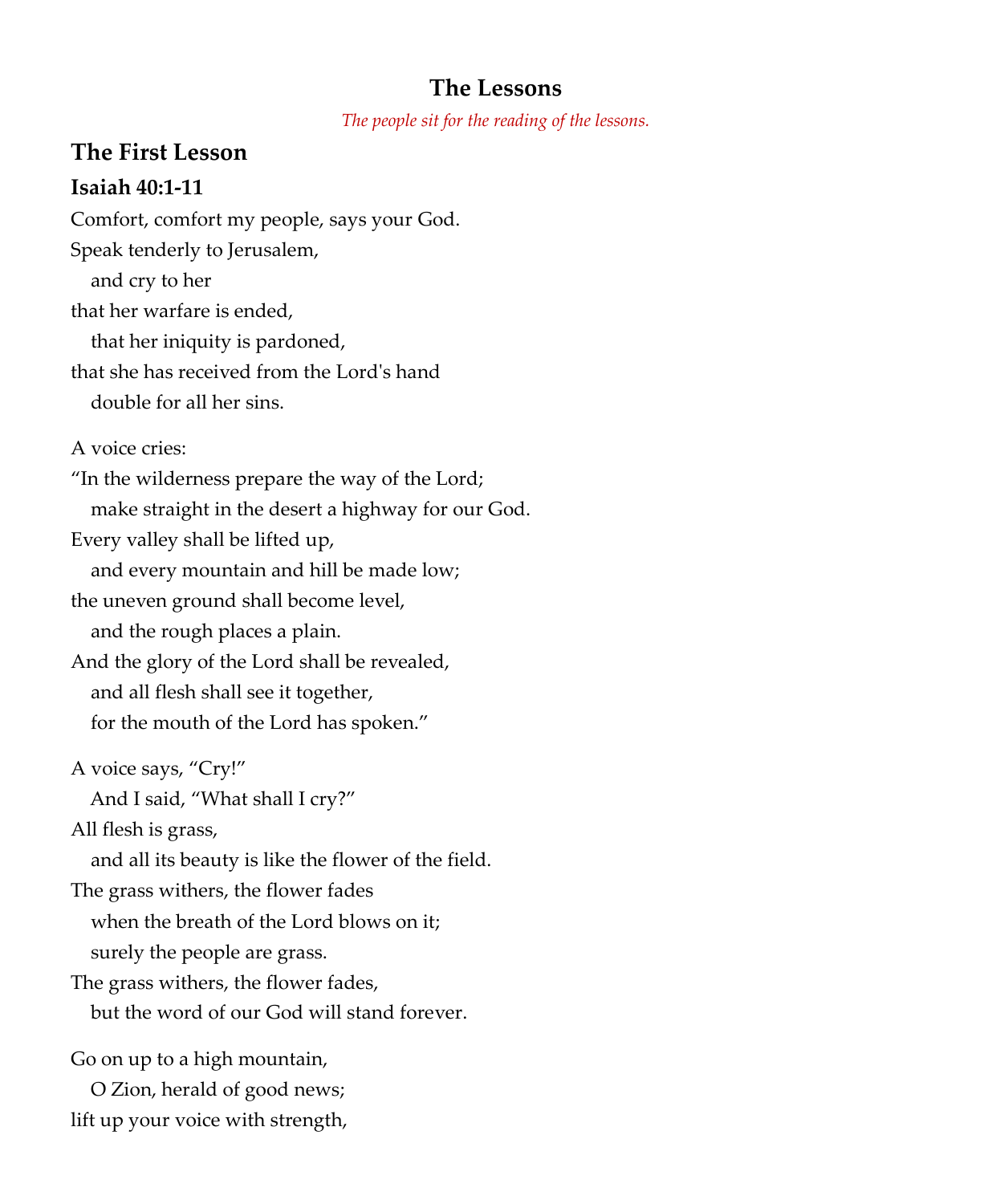O Jerusalem, herald of good news; lift it up, fear not; say to the cities of Judah, "Behold your God!" Behold, the Lord God comes with might, and his arm rules for him; behold, his reward is with him, and his recompense before him. He will tend his flock like a shepherd; he will gather the lambs in his arms; he will carry them in his bosom, and gently lead those that are with young.

| Reader | The Word of the Lord. |
|--------|-----------------------|
| People | Thanks be to God.     |

#### **Psalm 85**

| 1                       | LORD, you have been gracious to your land; *                                           |
|-------------------------|----------------------------------------------------------------------------------------|
|                         | you have turned away the captivity of Jacob.                                           |
| $\overline{\mathbf{2}}$ | You have forgiven the offence of your people *                                         |
|                         | and covered all their sins.                                                            |
| 3                       | You have taken away all your displeasure *                                             |
|                         | and turned yourself from your wrathful indignation.                                    |
| 4                       | Restore us then, O God our Savior, *                                                   |
|                         | and let your anger cease from us.                                                      |
| 5                       | Will you be displeased at us for ever, *                                               |
|                         | and will you stretch out your wrath from one generation to another?                    |
| 6                       | Will you not turn again and quicken us, *                                              |
|                         | that your people may rejoice in you?                                                   |
| 7                       | Show us your mercy, O LORD, *                                                          |
|                         | and grant us your salvation.                                                           |
| 8                       | I will hearken to what the LORD God will say, *                                        |
|                         | for he shall speak peace unto his people, and to his saints, that they turn not again. |
| 9                       | For his salvation is near to those who fear him, *                                     |
|                         | that glory may dwell in our land.                                                      |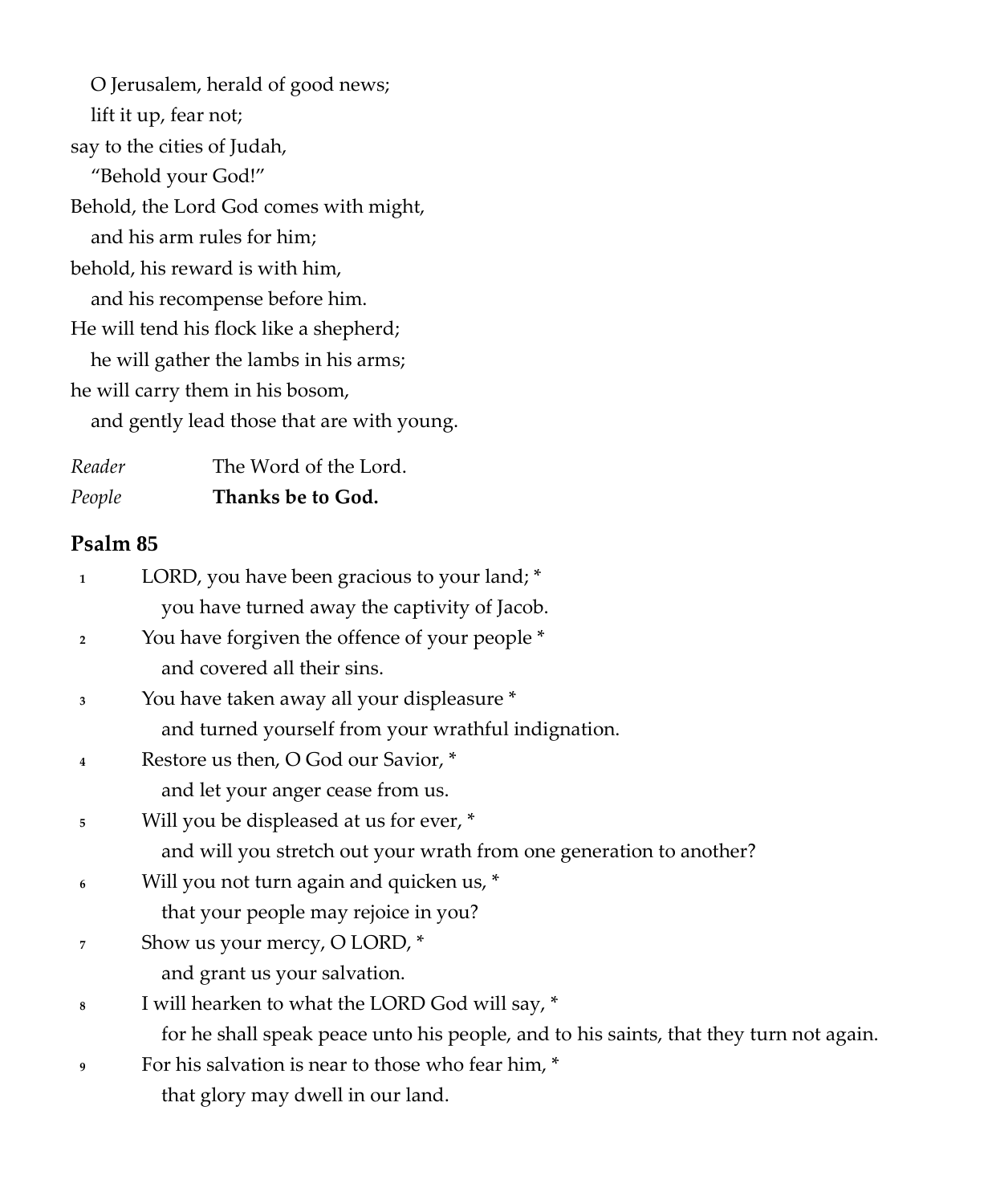| 10 | Mercy and truth have met together; *            |
|----|-------------------------------------------------|
|    | righteousness and peace have kissed each other. |
| 11 | Truth shall flourish out of the earth, *        |
|    | and righteousness shall look down from heaven.  |
| 12 | Indeed, the LORD shall show goodness, *         |
|    | and our land shall give its increase.           |
| 13 | Righteousness shall go before him, *            |
|    | and he shall direct his going in the way.       |

## **The Second Lesson**

#### **2 Peter 3:8-18**

But do not overlook this one fact, beloved, that with the Lord one day is as a thousand years, and a thousand years as one day. The Lord is not slow to fulfill his promise as some count slowness, but is patient toward you, not wishing that any should perish, but that all should reach repentance. But the day of the Lord will come like a thief, and then the heavens will pass away with a roar, and the heavenly bodies will be burned up and dissolved, and the earth and the works that are done on it will be exposed.

Since all these things are thus to be dissolved, what sort of people ought you to be in lives of holiness and godliness, waiting for and hastening the coming of the day of God, because of which the heavens will be set on fire and dissolved, and the heavenly bodies will melt as they burn! But according to his promise we are waiting for new heavens and a new earth in which righteousness dwells.

Therefore, beloved, since you are waiting for these, be diligent to be found by him without spot or blemish, and at peace. And count the patience of our Lord as salvation, just as our beloved brother Paul also wrote to you according to the wisdom given him, as he does in all his letters when he speaks in them of these matters. There are some things in them that are hard to understand, which the ignorant and unstable twist to their own destruction, as they do the other Scriptures. You therefore, beloved, knowing this beforehand, take care that you are not carried away with the error of lawless people and lose your own stability. But grow in the grace and knowledge of our Lord and Savior Jesus Christ. To him be the glory both now and to the day of eternity. Amen.

*Reader* The Word of the Lord. *People* **Thanks be to God.**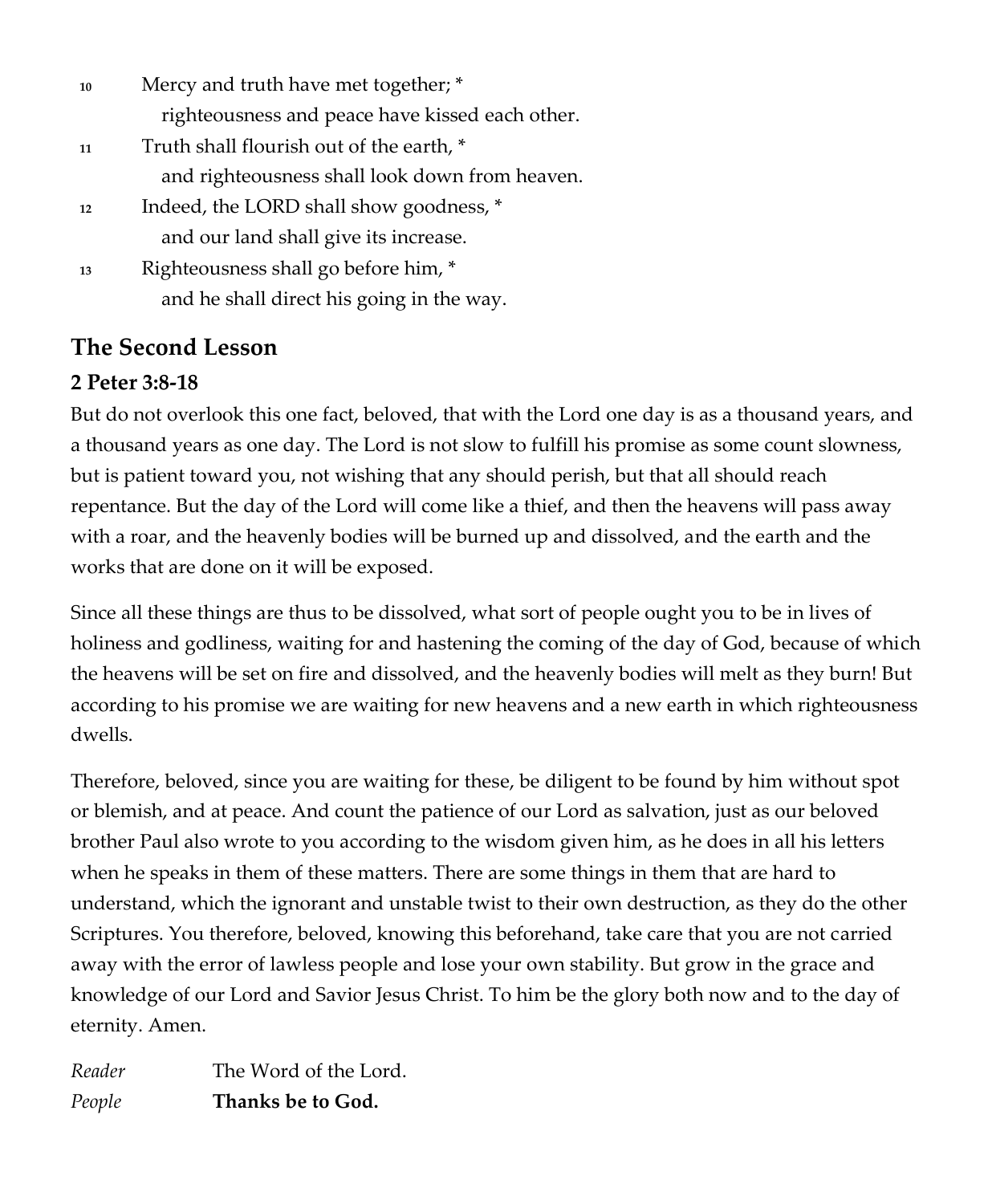## **The Gospel**

*The people stand facing the procession*

*Celebrant* The Holy Gospel of our Lord Jesus Christ according to St. Mark.

*People* **Glory to You, Lord Christ.**

#### **Mark 1:1-8**

The beginning of the gospel of Jesus Christ, the Son of God.

As it is written in Isaiah the prophet,

"Behold, I send my messenger before your face, who will prepare your way, the voice of one crying in the wilderness: 'Prepare the way of the Lord, make his paths straight,'"

John appeared, baptizing in the wilderness and proclaiming a baptism of repentance for the forgiveness of sins. And all the country of Judea and all Jerusalem were going out to him and were being baptized by him in the river Jordan, confessing their sins. Now John was clothed with camel's hair and wore a leather belt around his waist and ate locusts and wild honey. And he preached, saying, "After me comes he who is mightier than I, the strap of whose sandals I am not worthy to stoop down and untie. I have baptized you with water, but he will baptize you with the Holy Spirit."

*Celebrant* The Gospel of the Lord. *People* **Praise to you, Lord Christ.**

**The Sermon CONFIDENTIAL CONFIDENTIAL SERV. Matthew Kennedy** 

## **The Nicene Creed**

*The people stand, if able*

*Celebrant* Let us confess our faith in the words of the Nicene Creed:

We believe in one God, the Father, the Almighty, maker of heaven and earth, of all that is, visible and invisible.

We believe in one Lord, Jesus Christ, the only-begotten Son of God, eternally begotten of the Father, God from God, Light from Light, true God from true God, begotten, not made, of one Being with the Father. Through him all things were made. For us and for our salvation he came down from heaven: was incarnate from the Holy Spirit and the Virgin Mary, and was made man.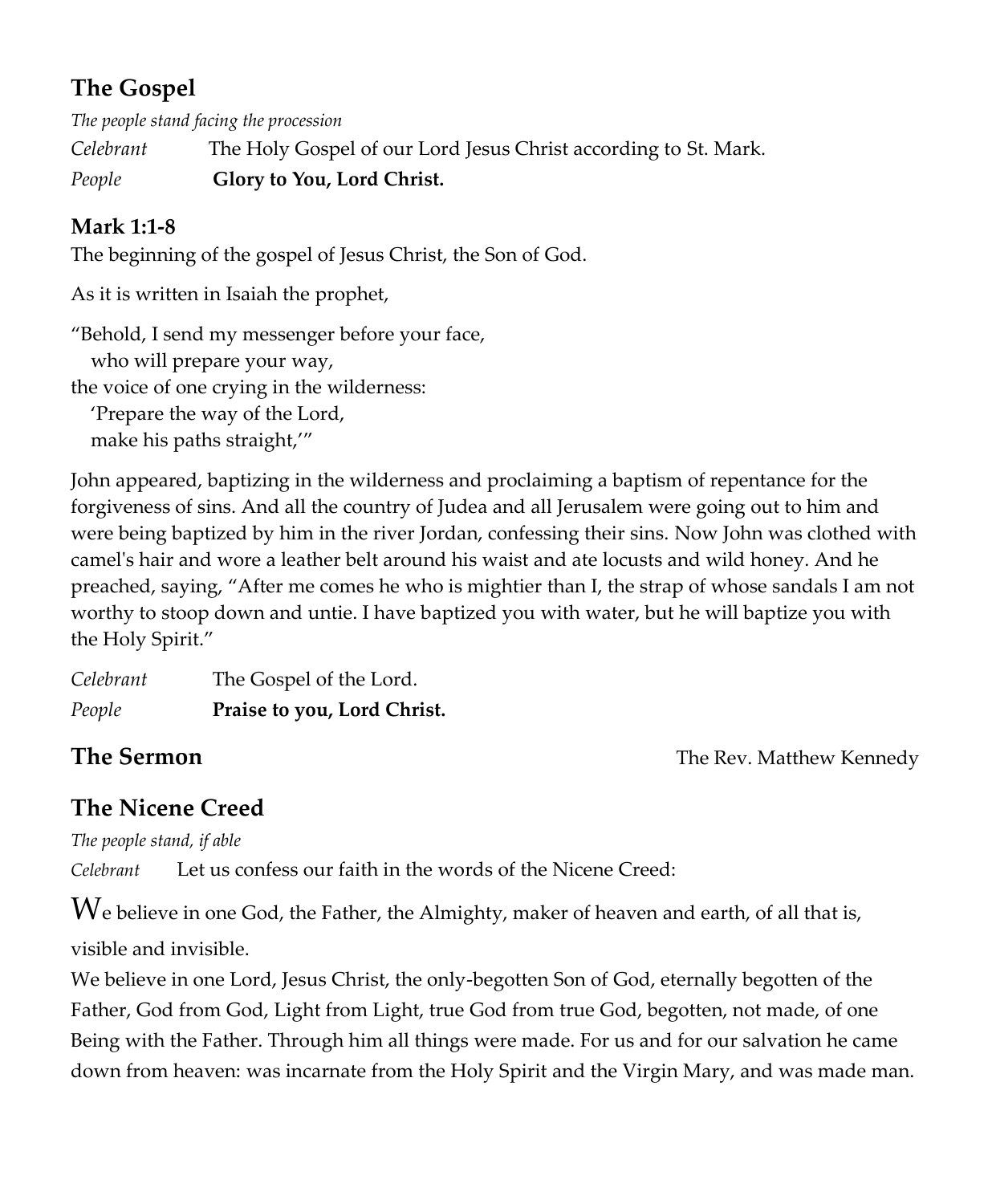For our sake he was crucified under Pontius Pilate; he suffered death and was buried. On the third day he rose again in accordance with the Scriptures; he ascended into heaven and is seated at the right hand of the Father. He will come again in glory to judge the living and the dead, and his kingdom will have no end.

We believe in the Holy Spirit, the Lord, the giver of life, who proceeds from the Father and the Son. Who, with the Father and the Son, is worshiped and glorified, who has spoken through the Prophets.

We believe in one holy catholic and apostolic Church. We acknowledge one baptism for the forgiveness of sins. We look for the resurrection of the dead, and the life of the world to come. *Amen.*

## **The Prayers of the People**

Let us pray for the Church and for the world, saying, *"hear our prayer."* 

For the peace of the whole world, and for the well-being and unity of the people of God.

*Reader* Lord, in your mercy: *People* **Hear our prayer.** 

For Foley Beach, our Archbishop, and Julian Dobbs, our Bishop, and for all the clergy and people of our Diocese and Congregation.

*Reader* Lord, in your mercy: *People* **Hear our prayer.** 

For all those who proclaim the Gospel at home and abroad; and for all who teach and disciple others.

*Reader* Lord, in your mercy: *People* **Hear our prayer.** 

For our brothers and sisters in Christ who are persecuted for their faith.

*Reader* Lord, in your mercy:

*People* **Hear our prayer.** 

For our nation, for those in authority, and for all in public service especially our President, Mr. Donald Trump.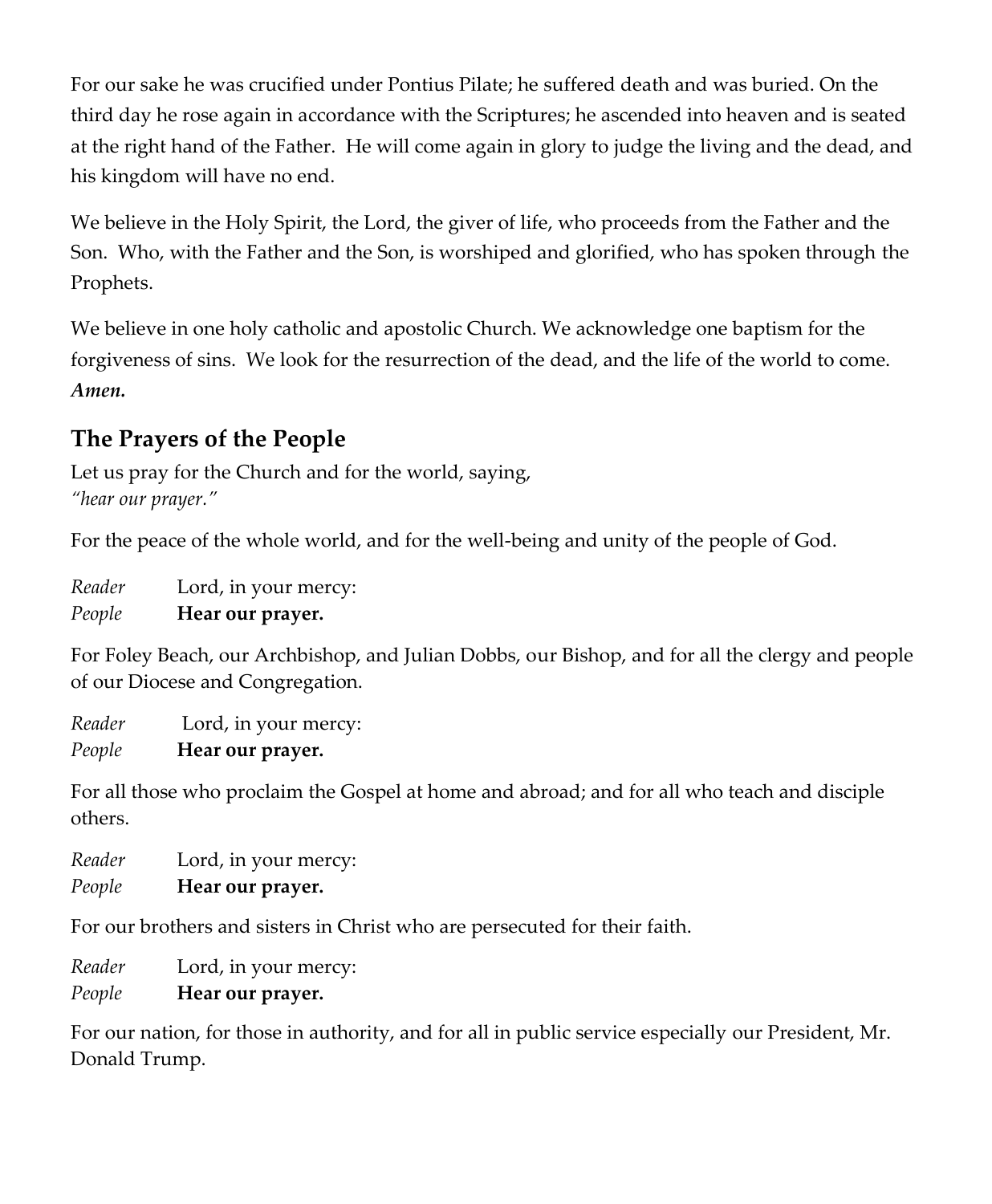*Reader* Lord, in your mercy: *People* **Hear our prayer.**

For all those who are in trouble, sorrow, need, sickness, or any other adversity.

| Reader | Lord, in your mercy: |
|--------|----------------------|
| People | Hear our prayer.     |

We bless your holy Name for all your servants who departed this life in your faith and fear, praying you would grant us grace to follow their good examples, that with them we might partake in your heavenly kingdom.

I invite you to add your own additional prayers and thanksgivings at this time.

Heavenly Father, grant these our prayers for the sake of Jesus Christ, our only Mediator and Advocate, who lives and reigns with you in the unity of the Holy Spirit, one God, now and for ever. **Amen.**

## **The Confession of Sin**

*Celebrant* Let us confess our sins against God and our neighbors. *The people kneel if able and pray together*

Almighty God, Father of our Lord Jesus Christ, maker of all things, judge of all people: We acknowledge and bewail our manifold sins and wickedness, which we from time to time most grievously have committed, by thought, word, and deed, against your divine Majesty, provoking most justly your wrath and indignation against us. We do earnestly repent, and are heartily sorry for these our misdoings; the remembrance of them is grievous unto us, the burden of them is intolerable.

Have mercy upon us, have mercy upon us, most merciful Father; for your Son our Lord Jesus Christ's sake, forgive us all that is past; and grant that we may ever hereafter serve and please you in newness of life, to the honor and glory of your Name; through Jesus Christ our Lord. Amen.

#### *Celebrant stands and says*

Almighty God, our heavenly Father, who in his great mercy has promised forgiveness of sins to all those who sincerely repent and with true faith turn to him, have mercy upon you, pardon and deliver you from all your sins, confirm and strengthen you in all goodness, and bring you to everlasting life; through Jesus Christ our Lord. *Amen.*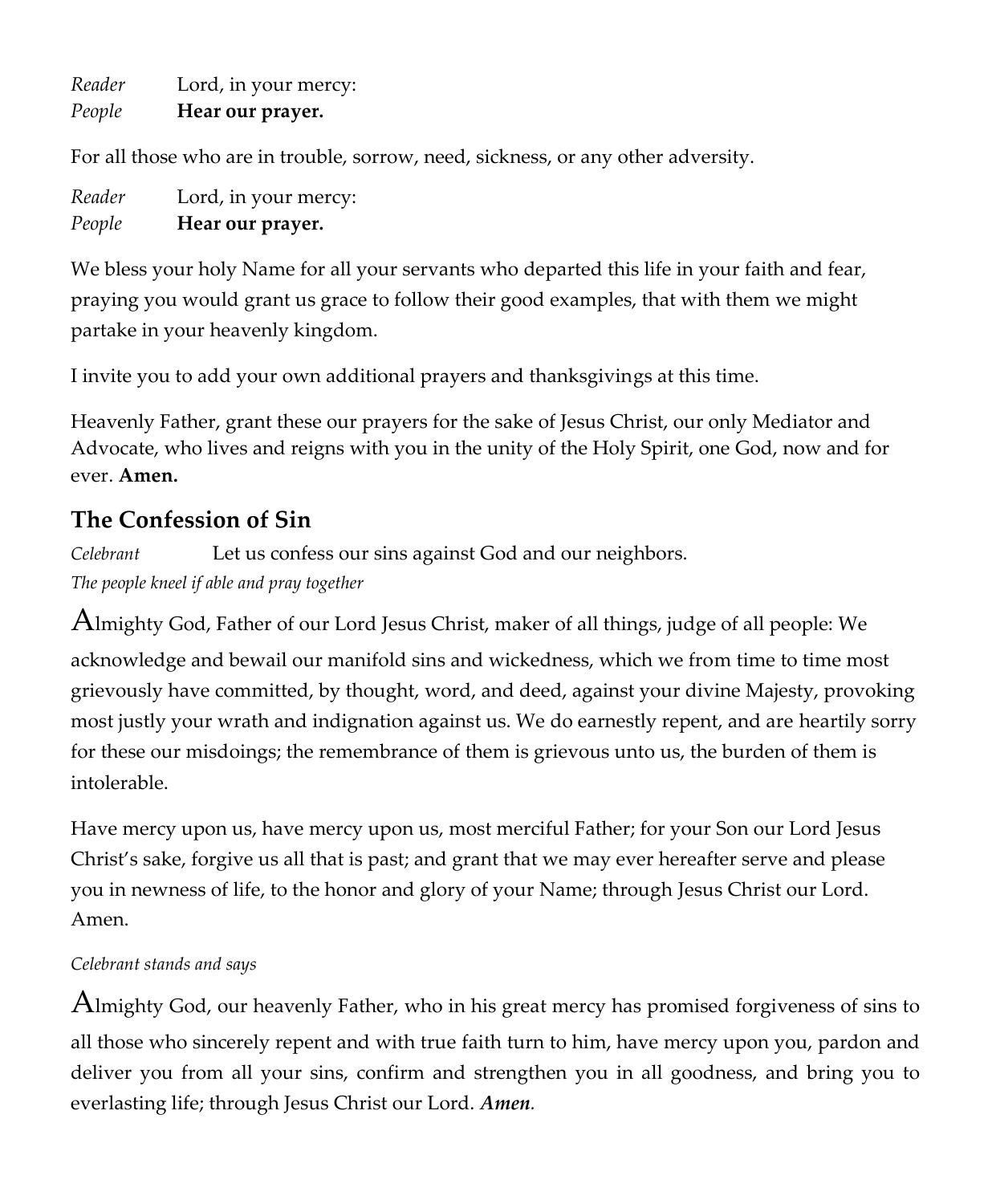## **The Comfortable Words**

*The Celebrant says*

Hear the Word of God to all who truly turn to him.

The saying is trustworthy and deserving of full acceptance, that Christ Jesus came into the world to save sinners.

*~1 Timothy 1:15*

#### **The Peace**

*Celebrant* The peace of the Lord be always with you.

*People* **And with your spirit.**

*Then the Celebrants and People may greet one another in the name of the Lord.*

#### **Announcements**

#### **Birthdays and Anniversaries**

## **The Offertory**

*Celebrant* Ascribe to the Lord the glory due his name; bring an offering, and come into his courts!

*\*If you are a guest with us today, please do not feel obligated to give an offering. If you are a regular attender at Good Shepherd, you may give your tithe in several ways. There is an offering box at the rear of the sanctuary where you may drop your tithe, or you can mail checks to 360 Conklin Avenue, Binghamton, NY, 13903. You can also give online throug[h Breeze](https://goodshepherdbinghamton.breezechms.com/give/online) or you can text a donation through Breeze at 607-882-6551. Good Shepherd also has a PayPal account. If you choose to give vi[a PayPal](https://www.paypal.me/GSBinghamton?utm_source=unp&utm_medium=email&utm_campaign=PPC000654&utm_unptid=42acbf38-6ada-11ea-b9a4-b875c0f50354&ppid=PPC000654&cnac=US&rsta=en_US&cust=8MVRVDQC795TS&unptid=42acbf38-6ada-11ea-b9a4-b875c0f50354&calc=69b6c6cb4a105&unp_tpcid=ppme-social-business-profile-created&page=main:email:PPC000654:::&pgrp=main:email&e=cl&mchn=em&s=ci&mail=sys) you can avoid fees by paying directly from your bank. Be sure to uncheck the box that says, "paying for goods and services" at the bottom or paypal will charge Good Shepherd a fee. As always, thank you for your great generosity and kind support.*

#### **Offertory Music** *Comfort, Comfort Ye My People*

#### **The Presentation of the Gifts**

*The People Stand*

*Celebrant* All things come of thee O Lord

*People* **And of thine own have we given thee.**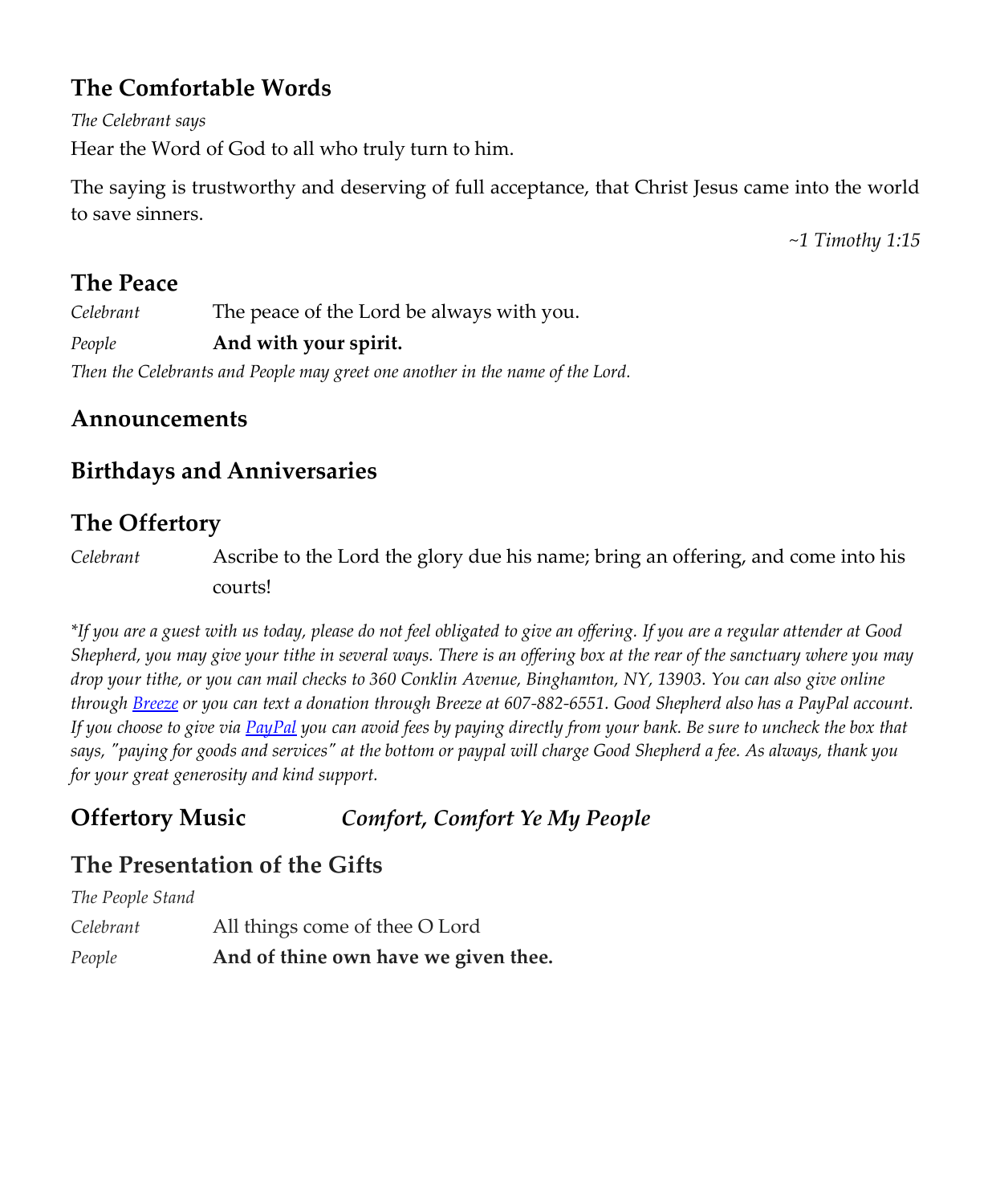## **The Great Thanksgiving**

| Celebrant | The Lord be with you.                   |
|-----------|-----------------------------------------|
| People    | And with your spirit.                   |
| Celebrant | Lift up your hearts.                    |
| People    | We lift them to the Lord.               |
| Celebrant | Let us give thanks to the Lord our God. |
| People    | It is just and right so to do.          |

*Then, facing the Table, the Celebrant proceeds*

It is right, and a good and joyful thing, always and everywhere to give thanks to you, Father

Almighty, Creator of heaven and earth.

Because you sent your beloved Son to redeem us from sin and death, and to make us heirs in him of everlasting life; that when he shall come again in power and great glory to judge the world, we may without shame or fear rejoice to behold his appearing.

Therefore we praise you, joining our voices with Angels and Archangels and with all the company of heaven, who for ever sing this hymn to proclaim the glory of your Name:

## **The Sanctus**

*The people remain standing and say*

Holy, Holy, Holy Lord God of power and might Heaven and Earth are full of your glory Hosanna in the Highest. Blessed is he who comes in the name of the Lord Hosanna in the Highest, Hosanna in the Highest.

*The people kneel. The Celebrant continues*

All praise and glory is yours, O God our heavenly Father, for in your tender mercy, you gave your only Son Jesus Christ to suffer death upon the cross for our redemption. He made there, by his one oblation of himself once offered, a full, perfect, and sufficient sacrifice, oblation, and satisfaction, for the sins of the whole world; and he instituted, and in his Holy Gospel commanded us to continue, a perpetual memory of his precious death and sacrifice, until his coming again.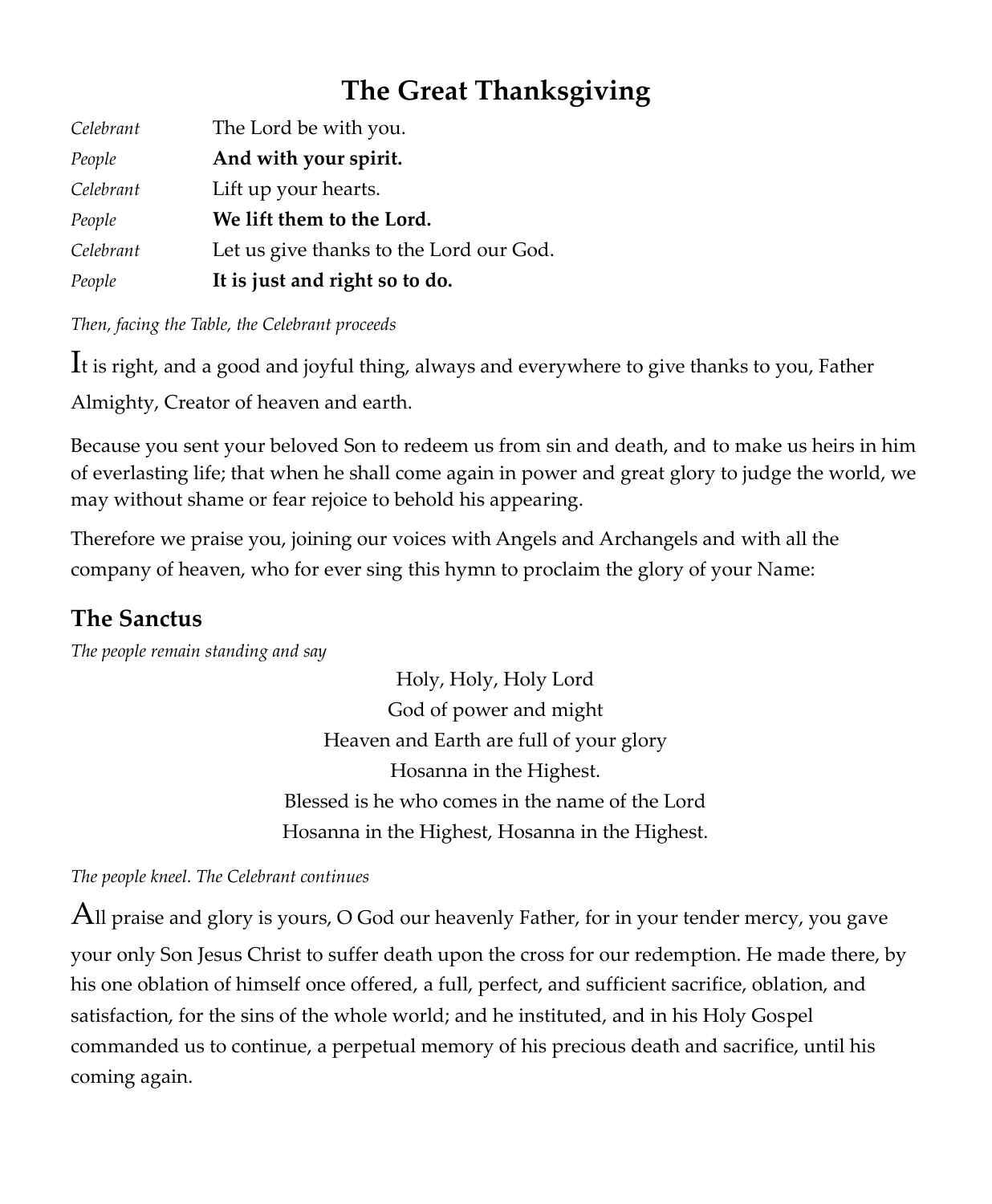And now, O merciful Father; in your great goodness, we ask you to bless and sanctify, with your Word and Holy Spirit, these gifts of bread and wine, that we, receiving them according to your Son our Savior Jesus Christ's holy institution, in remembrance of his death and passion, may be partakers of his most blessed Body and Blood.

 $F$ or on the night that he was betrayed, our Lord Jesus Christ took bread; and when he had given thanks, he broke it, and gave it to his disciples, saying, "Take, eat; this is my Body which is given for you: Do this in remembrance of me." Likewise, after supper, Jesus took the cup, and when he had given thanks, he gave it to them, saying, "Drink this, all of you; for this is my Blood of the New Covenant, which is shed for you, and for many, for the forgiveness of sins: Whenever you drink it, do this in remembrance of me." Therefore we proclaim the mystery of faith

#### *Celebrant and People say together*

#### Christ has died, Christ is risen, Christ will come again

And here we offer and present to you, O Lord, ourselves, our souls and bodies, to be a reasonable, holy, and living sacrifice; humbly pleading that all those who shall partake of this Holy Communion may worthily receive the most precious Body and Blood of your Son Jesus Christ; that, by the Holy Spirit, we may be filled with your grace and heavenly benediction, and made one body with him, so that he may dwell in us, and we in him.

By him, and with him, and in him, in the unity of the Holy Spirit, all honor and glory is yours, Almighty Father, now and forever. *Amen.*

And now, as our Savior Christ has taught us, we are bold to pray:

#### **The Lord's Prayer**

*The people remain kneeling, and say*

Our Father, who art in heaven, hallowed be thy Name. Thy kingdom come, thy will be done, on earth as it is in heaven. Give us this day our daily bread. And forgive us our trespasses, as we forgive those who trespass against us. And lead us not into temptation, but deliver us from evil. For thine is the kingdom, and the power, and the glory, forever and ever. Amen.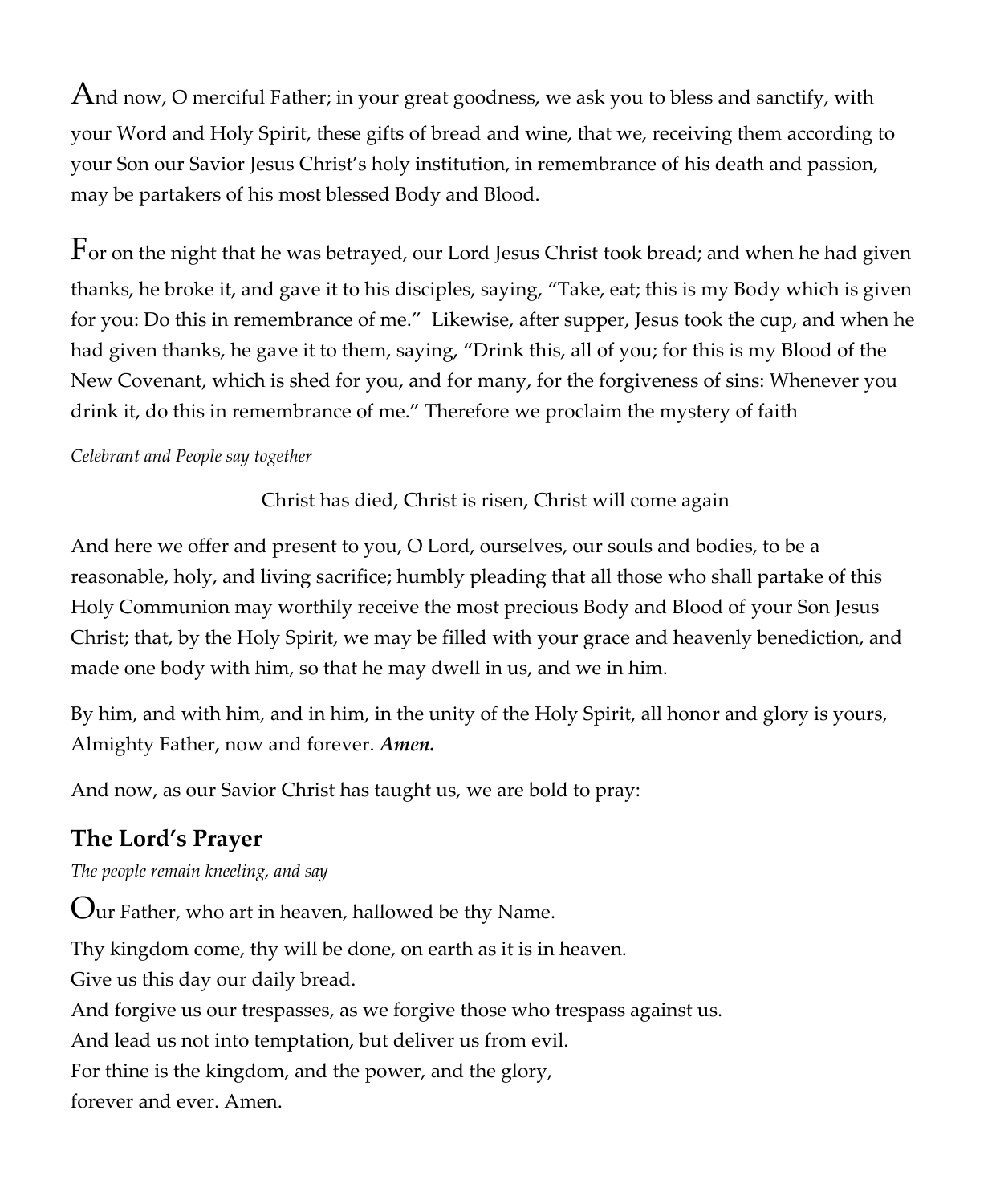## **The Fraction**

*The people remain kneeling and say*

*Celebrant* Christ our Passover Lamb has been sacrificed, once for all upon the Cross. *People* **Therefore let us keep the feast.** 

## **The Prayer of Humble Access**

*Celebrant and people say together*

 $\operatorname{We}$  do not presume to come to this your Table, O merciful Lord, trusting in our own righteousness, but in your manifold and great mercies. We are not worthy so much as to gather up the crumbs under your Table. But you are the same Lord whose property is always to have mercy. Grant us, therefore, gracious Lord, so to eat the flesh of your dear Son Jesus Christ, and to drink his blood, that we may evermore dwell in him, and he in us. *Amen.*

## **The Agnus Dei**

| Celebrant | Lamb of God, you take away the sin of the world, |
|-----------|--------------------------------------------------|
| People    | have mercy on us.                                |
| Celebrant | Lamb of God, you take away the sin of the world, |
| People    | have mercy on us.                                |
| Celebrant | Lamb of God, you take away the sin of the world, |
| People    | grant us your peace.                             |

## **The Communion of the People**

*All Christians baptized in any denomination and in good standing with their home church are welcome to take Communion. If you are unable to take communion for any reason, you are warmly invited to the rail for a prayer and blessing: just place your hands across your chest and one of the pastors will bless and pray for you. If you are in a wheelchair or are unable to come forward for any reason, please let an usher know and we will bring the Sacrament to you in your pew. Gluten free wafers are available upon request when you come forward.*

## **The Invitation**

*Celebrant*

The Gifts of God for the people of God. Take them in remembrance that Christ died for you, and feed on him in your hearts, by faith, with thanksgiving.

**Communion Music** *E'en So, Lord Jesus, Quickly Come*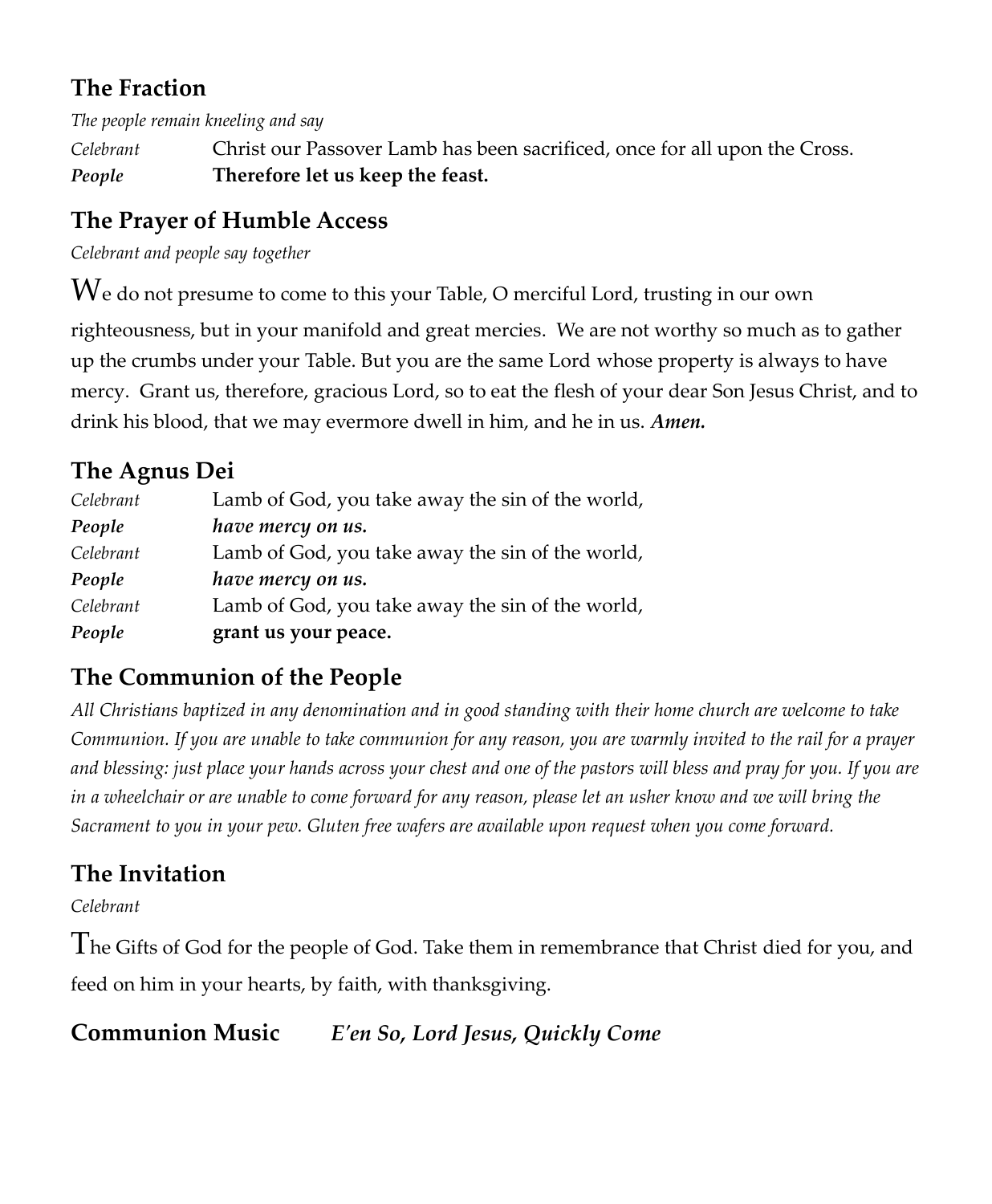## **The Post-Communion Prayer**

*The people kneel.* 

*Celebrant* The Lord be with you. *People* **And with your spirit.**

#### *Celebrant and People*

Almighty and ever-living God, we thank you for feeding us, in these holy mysteries, with the spiritual food of the most precious Body and Blood of your Son our Savior Jesus Christ; and for assuring us, through this Sacrament, of your favor and goodness towards us; and that we are true members of the mystical body of your Son, the blessed company of all faithful people; and are also heirs, through hope, of your everlasting kingdom. And we humbly ask you, heavenly Father, to assist us with your grace, that we may continue in that holy fellowship, and do all such good works as you have prepared for us to walk in; through Jesus Christ our Lord, to whom with you and the Holy Spirit, be all honor and glory, now and forever. Amen.

## **The Blessing**

#### *Celebrant*

The peace of God, which passes all understanding, keep your hearts and minds in the knowledge and love of God, and of his Son Jesus Christ our Lord; and the blessing of God Almighty, the Father, the Son, and the Holy Spirit, be upon you, and remain with you forever and ever. *Amen.*

**Recessional** *On Jordan's Banks, The Baptist's Cry*

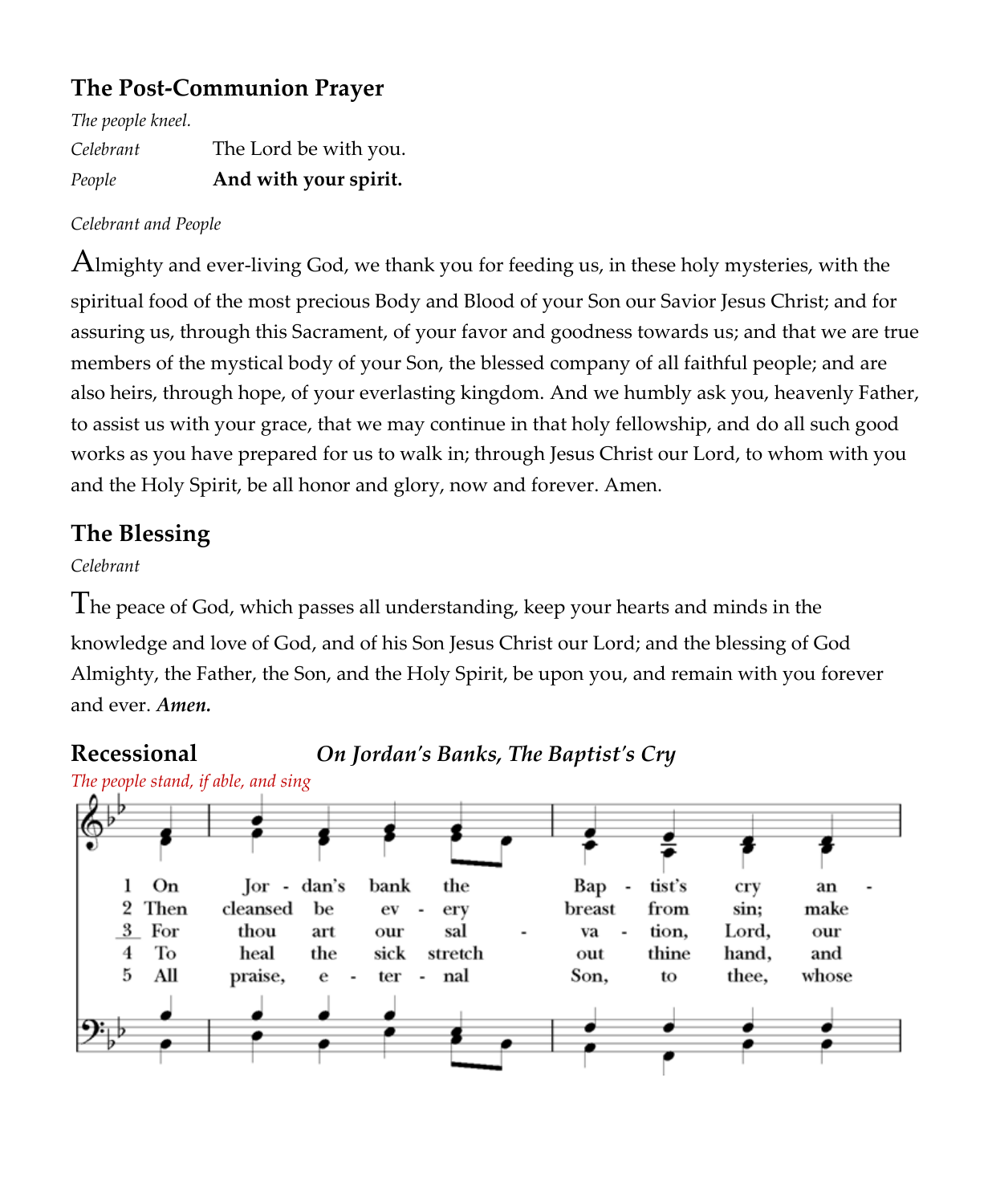

## **The Dismissal**

*Celebrant* Let us go forth into the world, rejoicing in the power of the Holy Spirit. *People* **Thanks be to God.** 

**Postlude** *To God We Render Thanks And Praise*

*Thank you for worshiping at Anglican Church of The Good Shepherd this morning!*

*We would be so grateful if you would deposit your used bulletins in one of the recycling bins located near the exits of the sanctuary or parish hall as you pass by.*